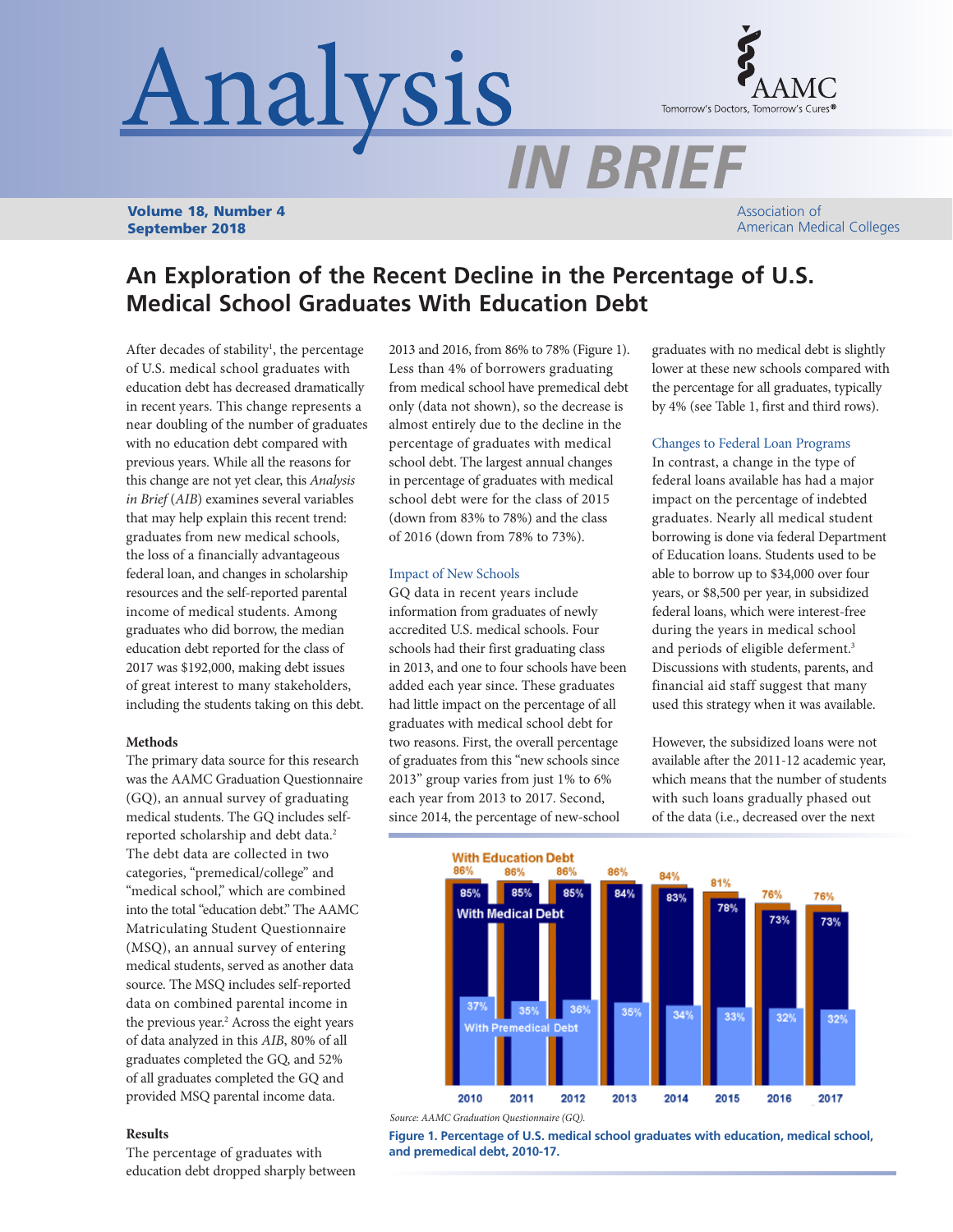#### **Table 1. Variables Influencing U.S. Medical Student Medical Debt from 2010 through 2017**

| Variable <sup>1</sup>                                                                                                                  | 2010             | 2011                          | 2012             | 2013            | 2014                         | 2015                      | 2016             | 2017             |
|----------------------------------------------------------------------------------------------------------------------------------------|------------------|-------------------------------|------------------|-----------------|------------------------------|---------------------------|------------------|------------------|
| Graduates with no medical debt,<br>% of all graduates (N)                                                                              | 15%<br>(1,939)   | 15%<br>(1,779)                | 15%<br>(1,831)   | 16%<br>(1, 965) | 17%<br>(2,200)               | 22%<br>(2,849)            | 27%<br>(3, 526)  | 27%<br>(3,750)   |
| New school<br>Graduates of a "new school,"<br>% of all graduates $(N)^2$                                                               | n/a <sup>3</sup> | n/a                           | n/a              | $1\%$<br>(124)  | $1\%$<br>(171)               | 3%<br>(382)               | 4%<br>(532)      | 6%<br>(808)      |
| "New school" graduates with no medical<br>debt, % of all "new school" graduates (N)                                                    | n/a              | n/a                           | n/a              | 23%<br>(28)     | 13%<br>(23)                  | 18%<br>(67)               | 23%<br>(120)     | 23%<br>(182)     |
| <b>Subsidized loans</b><br>Years of subsidized loan availability<br>(total \$), for graduates in medical<br>school for four years only | 4<br>(\$34,000)  | $\overline{4}$<br>( \$34,000) | 4<br>( \$34,000) | 3<br>(\$25,500) | $\overline{2}$<br>(\$17,000) | $\mathbf{1}$<br>(\$8,500) | $\Omega$<br>(50) | $\Omega$<br>(50) |
| Graduates with medical debt between<br>\$1,000 and \$34,000, % of all indebted<br>graduates (N)                                        | 7%<br>(765)      | 7%<br>(735)                   | 7%<br>(716)      | 8%<br>(864)     | 8%<br>(865)                  | 8%<br>(866)               | 4%<br>$(323)^4$  | 4%<br>$(417)^4$  |
| <b>Scholarships</b>                                                                                                                    |                  |                               |                  |                 |                              |                           |                  |                  |
| Graduates reporting scholarship funds,<br>% of all graduates (N) <sup>5</sup>                                                          | 57%<br>(6,832)   | 57%<br>(6, 133)               | 61%<br>(6, 592)  | 61%<br>(7, 222) | 59%<br>(7,008)               | 60%<br>(7, 257)           | 62%<br>(7, 534)  | 62%<br>(7, 819)  |
| Median four-year scholarship amount<br>among those reporting scholarship funds <sup>5</sup>                                            | \$15,000         | \$16,500                      | \$18,000         | \$20,000        | \$20,000                     | \$20,000                  | \$20,000         | \$20,000         |
| Among graduates with no medical debt,<br>% reporting scholarship funds (N) <sup>5</sup>                                                | 35%<br>(555)     | 36%<br>(517)                  | 37%<br>(536)     | 40%<br>(623)    | 40%<br>(688)                 | 42%<br>(976)              | 44%<br>(1, 297)  | 44%<br>(1,378)   |
| Median four-year scholarship amount<br>among those reporting scholarship<br>funds and no medical debt <sup>5</sup>                     | \$24,000         | \$35,000                      | \$60,000         | \$65,000        | \$53,000                     | \$40,000                  | \$25,000         | \$29,000         |
| <b>Parental income</b>                                                                                                                 |                  |                               |                  |                 |                              |                           |                  |                  |
| Graduates with combined parental income<br>>\$200,000, % of all graduates (N) <sup>6</sup>                                             | 24%<br>(2,002)   | 26%<br>(2, 231)               | 28%<br>(2, 584)  | 28%<br>(2,762)  | 29%<br>(2,843)               | 30%<br>(2,771)            | 30%<br>(2,792)   | 33%<br>(3, 254)  |
| Graduates with no medical debt and with<br>parental income data, % with combined<br>parental income > \$200,000 (N) <sup>6</sup>       | 48%<br>(545)     | 53%<br>(578)                  | 52%<br>(623)     | 54%<br>(668)    | 55%<br>(750)                 | 52%<br>(831)              | 50%<br>(1,002)   | 56%<br>(1, 265)  |
| Total graduates <sup>7</sup>                                                                                                           | 16,835           | 17,361                        | 17,343           | 18,155          | 18,072                       | 18,703                    | 18,943           | 19,254           |

*Source: AAMC Graduate Questionnaire, Matriculating Student Questionnaire, and FACTS Table B-2.*

1. Students from the Uniformed Services University of the Health Sciences F. Edward Hébert School of Medicine, who graduate with no medical debt and then enter military service, were not included in these analyses.

2. "New schools" are those whose first graduating class was in 2013 or later.

3. Not applicable.

4. The 2016 and 2017 data on borrowers of \$1,000-\$34,000 excludes those who matriculated when subsidized loans were available.

5. Among those reporting scholarships. The four rows with analysis of scholarship data excluded the 10% of graduates earning a dual degree, which is most often an MD-PhD because of the generous scholarship funds available for these graduates, such as from the Medical Scientist Training Program (MSTP).

6. The two rows with analysis of parental income data include only those graduates who also provided parental income data on the MSQ, roughly 65% of the GQ sample.

7. Total graduates data are from AAMC FACTS Table B-2 and include all graduates from all schools, including Uniformed Services, regardless of completion of the GQ or MSQ.

several years). Among medical students in school for four years, 2012 graduates could have borrowed subsidized loans during all four years (\$34,000 total); 2013 graduates could have obtained these loans in their first three years (\$25,500 total); 2014 graduates, for two years (\$17,000 total); and 2015 graduates, just for their first year (\$8,500 total).

For the six years of GQ data from 2010 to 2015, 7% to 8% of all indebted graduates reported medical debt amounts between \$1,000 and \$34,000; unfortunately, the data do not include loan types. In the two years of GQ data since 2015, when most graduates did not have access to subsidized loans, just 4% reported debt amounts in that same range (see Table 1). This contrast suggests that 3% to 4% of graduates in the years before the 2012-13 academic year borrowed using subsidized loans because they were available and advantageous, perhaps not out of necessity.4

# Greater Use of Scholarships

Although the percentage of graduates reporting scholarships increased in recent years, the median four-year amounts reported are not large enough

to explain the increase in the percentage of graduates with no debt (see Table 1).

The evidence is also mixed for the subset of graduates with both a scholarship and no medical debt because the percentage of this subset with a scholarship has increased, but the median four-year scholarship amounts increased and then decreased in the past eight years (from \$24,000 in 2010 to \$65,000 in 2013 to \$29,000 in 2017). Furthermore, these median four-year scholarship amounts are far below the four-year cost-of-attendance totals for medical